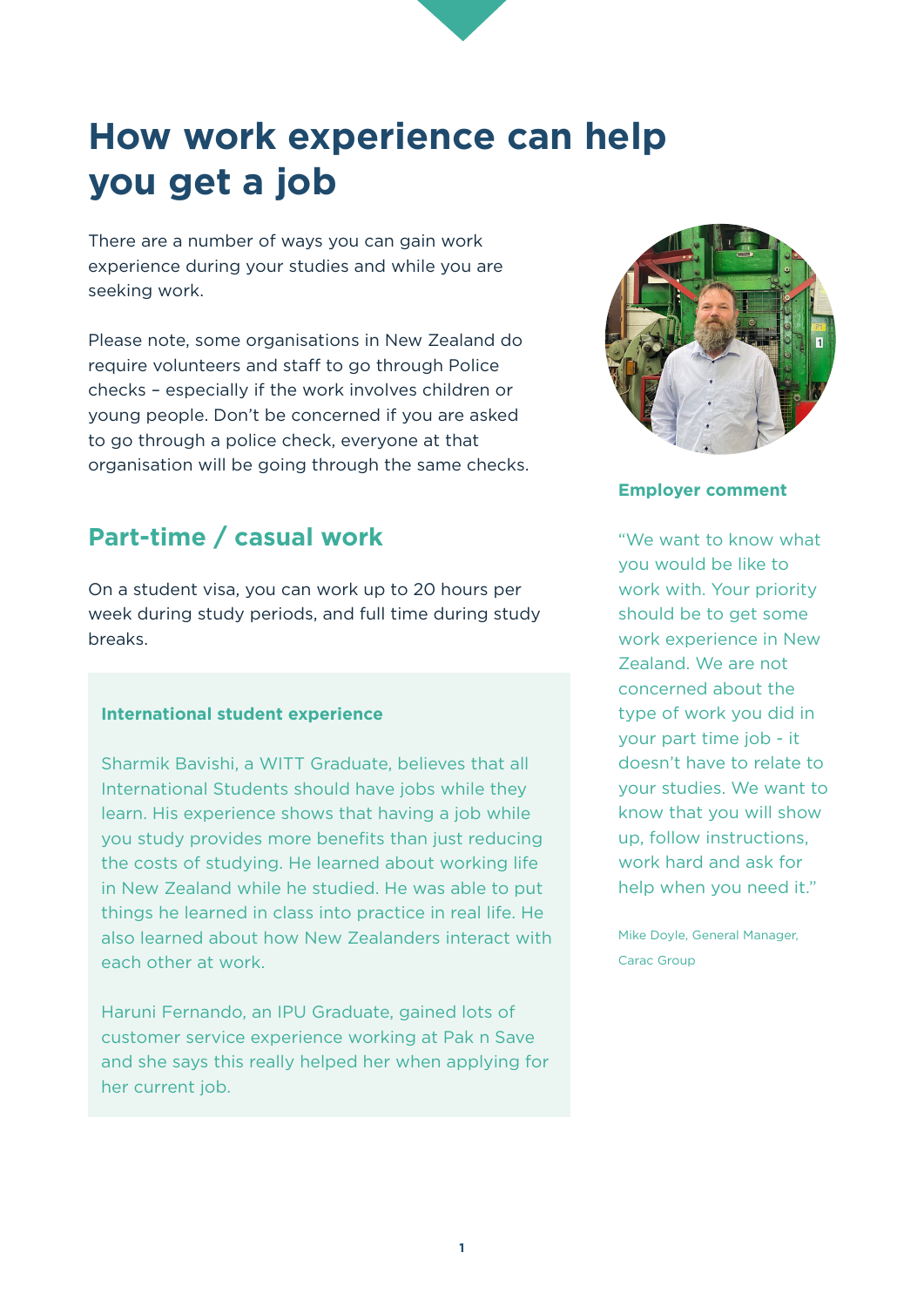### **Volunteering**

Volunteering is a great way to build up your confidence and develop a range of skills. Employers are looking for students who engage in their local community and can demonstrate skills such as initiative, team work, cultural fit and communication skills. There are many ways to get involved in formal and informal volunteering – clubs and societies, sporting organisations, local school and community groups, or faith-based communities. Volunteer roles are non-paid.

#### **International student comment**

"For me it was important to study hard and get good grades, but I still wanted to volunteer so I could develop my network, share my kindness, show my respect to local multicultural people and develop my skills to integrate well into the local community."

Cindy Nuong Nguyen, Massey Graduate

## **Work integrated learning (WIL)**

Many education and training programs include opportunities for you to gain professional experience as part of the course. This might be offered as internships, real-world projects or simulated work experiences.



#### **Employer comment**

"Take the opportunities to demonstrate your enthusiasm for your craft. Software developers can get involved in open source development, or volunteer to help with IT for community organisations… getting involved in these kinds of activities makes people stand out from the crowd."

Mark Easton, Managing Director, Nodero

Find out more about WIL opportunities in your education or training programme through your course adviser or careers office – and take them if you can get them.

#### **International student experience**

"After my work experience at Novotel Auckland Airport, I felt confident enough to contact the manager at Novotel New Plymouth via LinkedIn asking for a job."

Subhradip Chatterjee, PIHMS Graduate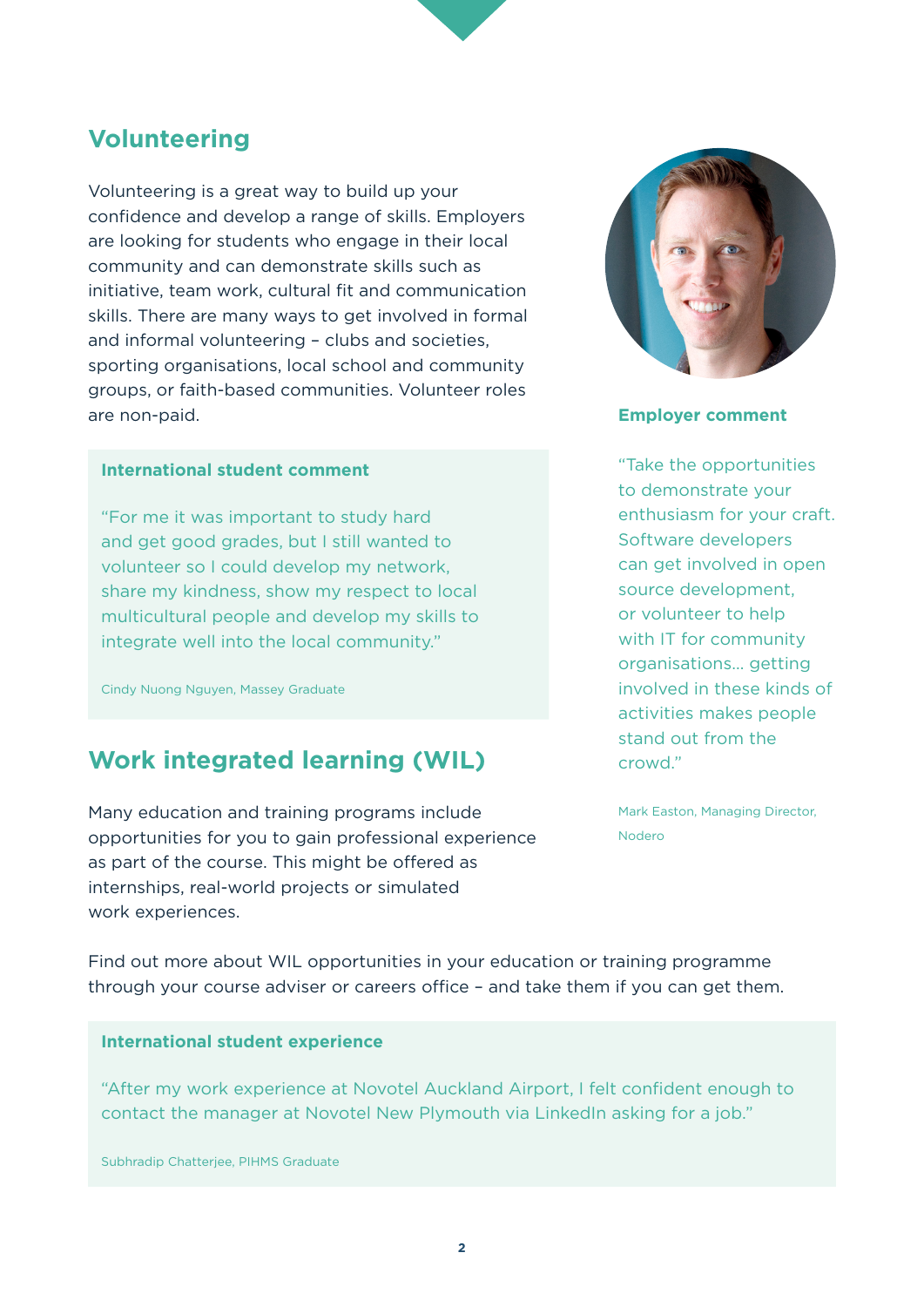#### **Employer experience**

Mike first noticed his international student employee when a group of Project Management students investigating supply chain issues came to visit the site. Before the end of the visit the student asked if he could carry out an investigation at Mike's company as part of the work experience he needed to graduate. They were impressed by his 'get up and go'.

### **Paid internships**

Some companies may offer paid internships. These are generally targeted to students who are later on in their studies and are usually for fixed periods (e.g. three months over summer, or part-time over a semester).

Internships provide paid support and real world experience with a company and include supervision, structured training and staff development. In some cases, they may lead to a graduate position for stand out candidates.

### **Gaining work experience in any of these ways will help you to:**

- **T** Find potential referees
- Build your network in New Zealand
- **T** Show you have a New Zealand employment history
- **T** Show that you are reliable, can manage your time, and are ready to work
- **N** Better understand New Zealand workplace practices
- ^ Develop your interpersonal skills (e.g. speaking and listening, team work, customer service)
- **T** Develop your English language and interpersonal skills by interacting with a diverse range of people, ages and ethnicities
- ^ Apply your theoretical knowledge to professional tasks
- **N** Build skills and experience in your chosen field
- Try before you buy road test a role or career